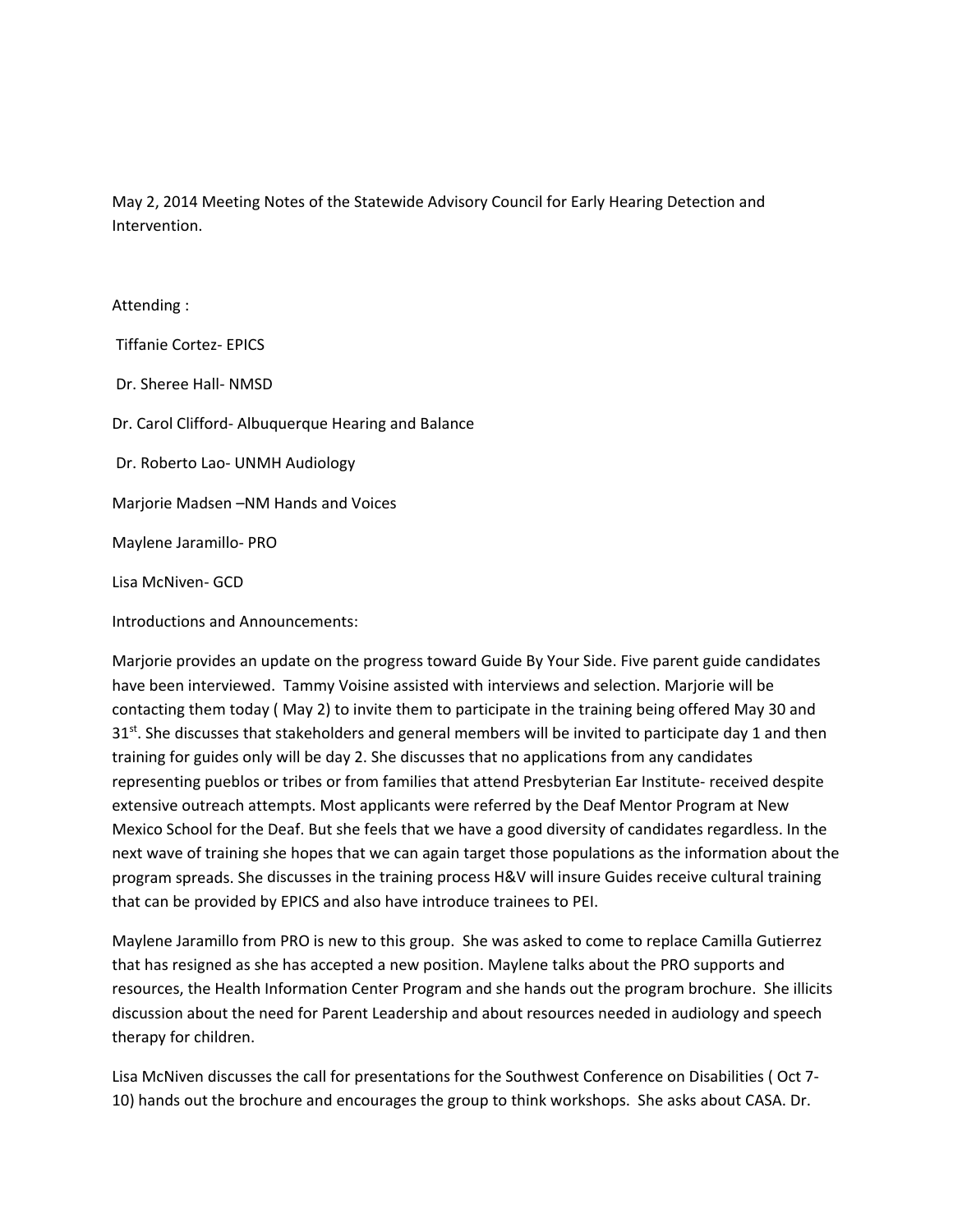Hall states CASA is planned for November this year she is not sure of location and if a call has gone out for presenters yet. Lisa also discusses a program NM Technology Assistance Program. The Governor's Council recommended moving this service out of the Division of Vocational Rehabilitation. The program provides access to equipment and resources, equipment lending as well as funding assistance for assistive technology devices.

Tiffany Cortez discusses upcoming EPICs training and outreach at San Filipe. Tammy will join her to talk about Newborn Hearing.

Tammy presents the Summary from the Coordinator ( see attached). Group discusses the EHDI Report Card from CDC. According to this year's report there was an increase in the documentation of babies screened but also an increase in parents that did not respond to follow up. The increase in documented screening is most likely due to the fact that UNMH is now reporting all data directly the non responsive increase could be a data reporting error or due to the fact we have had an increase in reporting and therefore more families to follow with only 1.5 staff to do follow up. This is still being analyzed by the data team.

Committee Reports;

Audiology‐ Dr. Sheree Hall

Update on the survey to audiologists. The group learned they did not ask enough detail in the questions. The members have divided up the responses and will be completing follow up phone calls to get more information. Then this will be compiled into a resource list.

## Screening Committee

Suzanne Pope is not present. She sent Tammy this information.

## Hi All,

I will be attending a funeral tomorrow so I will not be at the meeting. The Screening Committee is currently working on the survey to assess strengths and needs of hospital screeners and I will have a report of the results at our next EHDI Advisory Council meeting. Thanks, Suzanne Pope Screening Committee

Parent Involvement Committee:

Joanne Not Present. She sends this information:

Dr. Hall will be our proxy.